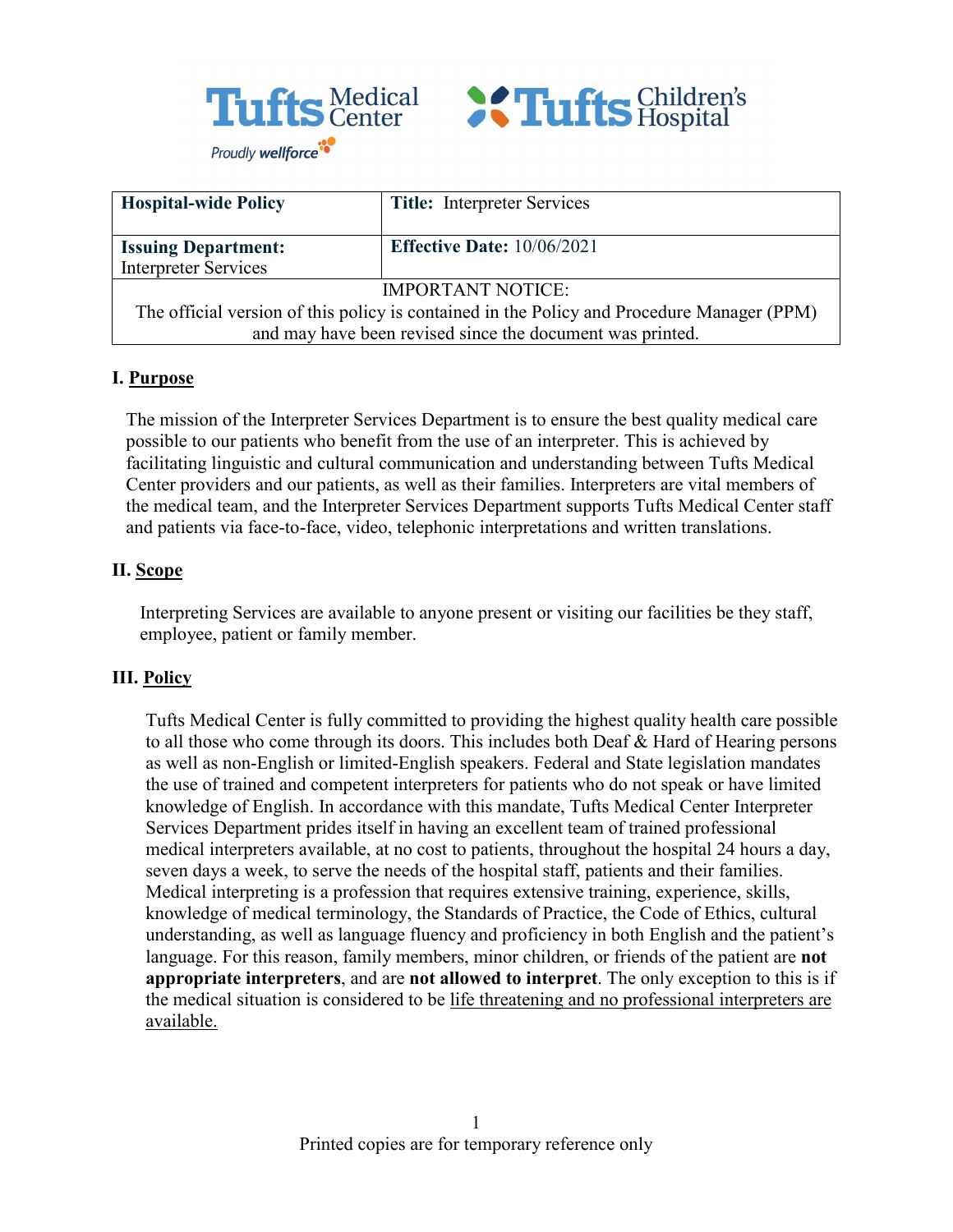### **Qualified Interpreters**

Tufts Medical Center interpreters need to have completed formal training in medical interpretation and pass a third-party interpreter skills assessment administered by the Interpreter Services Department prior to their assignment as a medical interpreter. However, employees hired prior to 1998 have been "grandfathered in" and their competency is based on their past experience. Testing includes demonstration of fluency in English and at least one other language, proficiency in the skills & ethics of interpreting, and knowledge of the specialized terms  $\&$  concepts relevant to clinical  $\&$ non-clinical encounters in a healthcare setting.

Interpreters serve as a conduit for communication. They are considered language facilitators, a resource for cultural understanding, and patient advocates with the goal of providing the patient access to Tufts Medical Center services. Any other service requested, such as providing direct patient education or other services for the patient, is not part of the interpreter's role. The only exception is in cases of disaster, when interpreters will assist as requested following upper management guidelines. The scope of Tufts Medical Center interpreters' role is to provide medical interpreting and interpreting for community events that the medical center participates in. We cannot grant requests from visiting court officials for interpreting because legal interpreting is a different specialty that we are not qualified to provide.

## **A.Interpreter Requests**

For the languages we have in-house interpreters for such as Chinese (Cantonese  $\&$ Mandarin-indicate Mandarin), Spanish, Vietnamese, Russian, Portuguese, and American Sign Language (ASL), the clinics should book interpreters through the medical center's RCO Gold system at the same time the clinic appointment is made. The earlier the request is made the better the chances are of filling it, and being able to provide accessible quality medical care to the patient. For optimal service, please do not wait until a day or two before the appointment to request an interpreter. Interpreter Services manages hundreds of interpreter requests daily, and needs time to fulfill the requests. For languages that we do not have in-house staff interpreters for, the Department needs to contact per-diem interpreters. Therefore, the more lead time the Department gets, the better the chance the request can be fulfilled, so always strive to notify the Department as soon as possible.

All other language/dialect requests for interpreting services must be made through the Interpreter Services Department and not with the interpreter directly. These requests should be made by emailing  $TutfsMCInterpreting@tutfs medicalcenter.org$ . For any urgent requests or requests under three days in advance you may call the office directly at 617-636-5547. The exception to this is when accessing on-call interpreters after hours and weekends. For On-call requests there are specific pager numbers for Chinese, Vietnamese, Spanish and the other languages.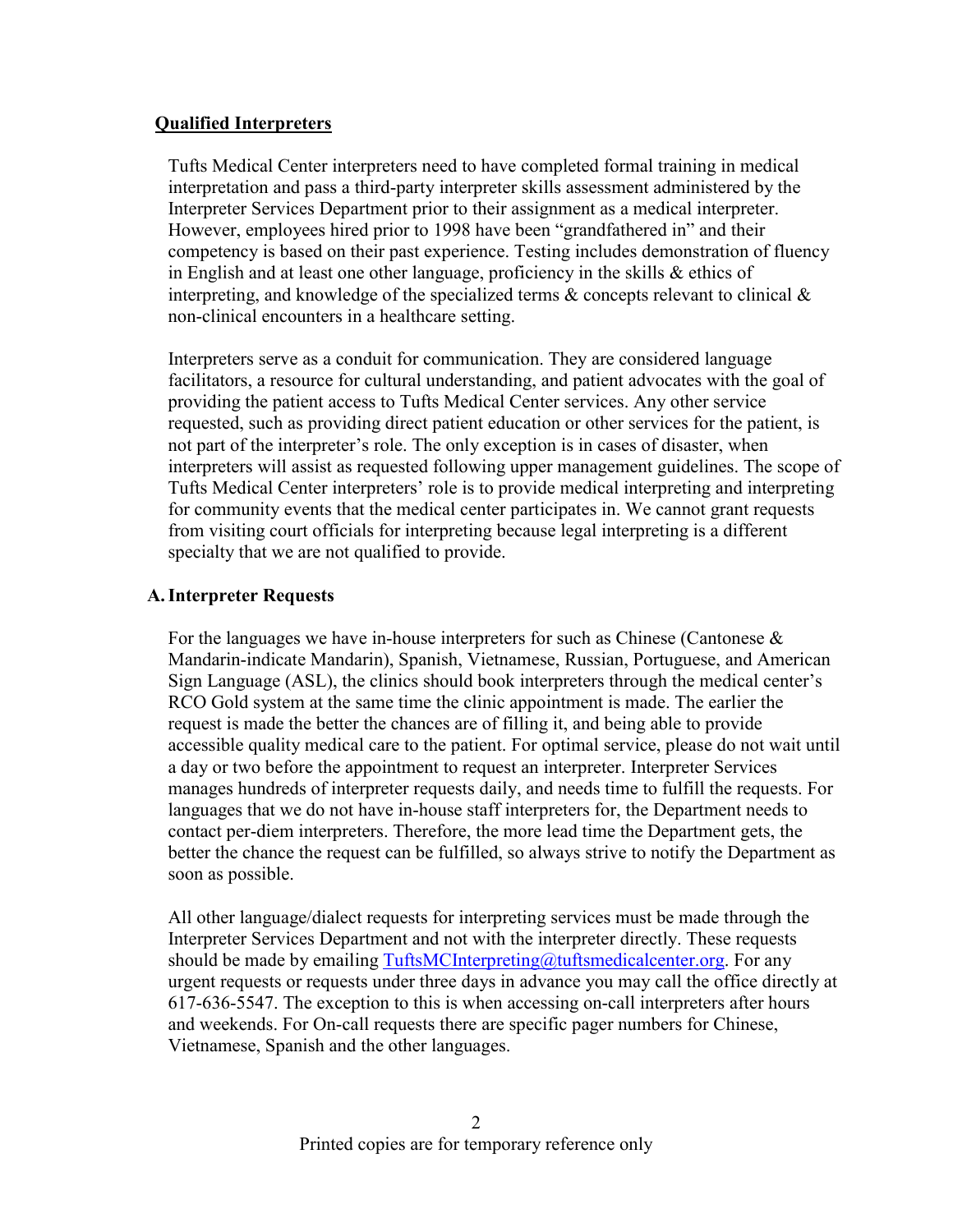### *Request forms to schedule an interpreter are available for downloading from EVA.*

#### **1. Same day service:**

Requests for same day service should be telephoned into the office (6-5547) as soon as the need for an interpreter is known. The Department will make every attempt to fill the request in a timely fashion. The Department might be able to send an interpreter if available, otherwise the Department will connect the requester to an interpreter over the phone.

### **2. To request an interpreter for a scheduled appointment during office hours** (8:00 AM - 5 PM Monday through Friday):

Please email [TuftsMCInterpreting@tuftsmedicalcenter.org](mailto:TuftsMCInterpreting@tuftsmedicalcenter.org) in the following format (please include all of the following information): Email Subject: The patient's language, date and time of appointment

Medical Record Number: Name: Language: Date of appointment: Time and duration: Detailed reason for the appointment: Dr.: Dept. and extension: Location (Building, floor and room number):

**3. After hours and weekends: Weekdays: 5 PM - 8 AM Weekends: Friday 5 PM - Monday 8 AM** 

| Page the appropriate on-call interpreter: |       |  |
|-------------------------------------------|-------|--|
| <b>Chinese:</b>                           | #1350 |  |
| Vietnamese:                               | #1003 |  |
| <b>Spanish &amp; Portuguese:</b>          | #3125 |  |
| All other languages:                      | #1524 |  |

#### **a. Chinese & Vietnamese:**

The vast majority of requests for interpreting services at Tufts Medical Center, located in the heart of Chinatown, are for Chinese (Cantonese/Mandarin), and Vietnamese. For this reason, a Chinese/Vietnamese interpreter (available throughout the hospital by pager) is on site after hours and on weekends to cover the high demand for interpreting in these languages. Schedule of the afterhours on site Chinese-Vietnamese-Cambodian interpreter: Monday through Saturday: 5 PM to 10 PM Schedule of the afterhours on site Chinese interpreter

Printed copies are for temporary reference only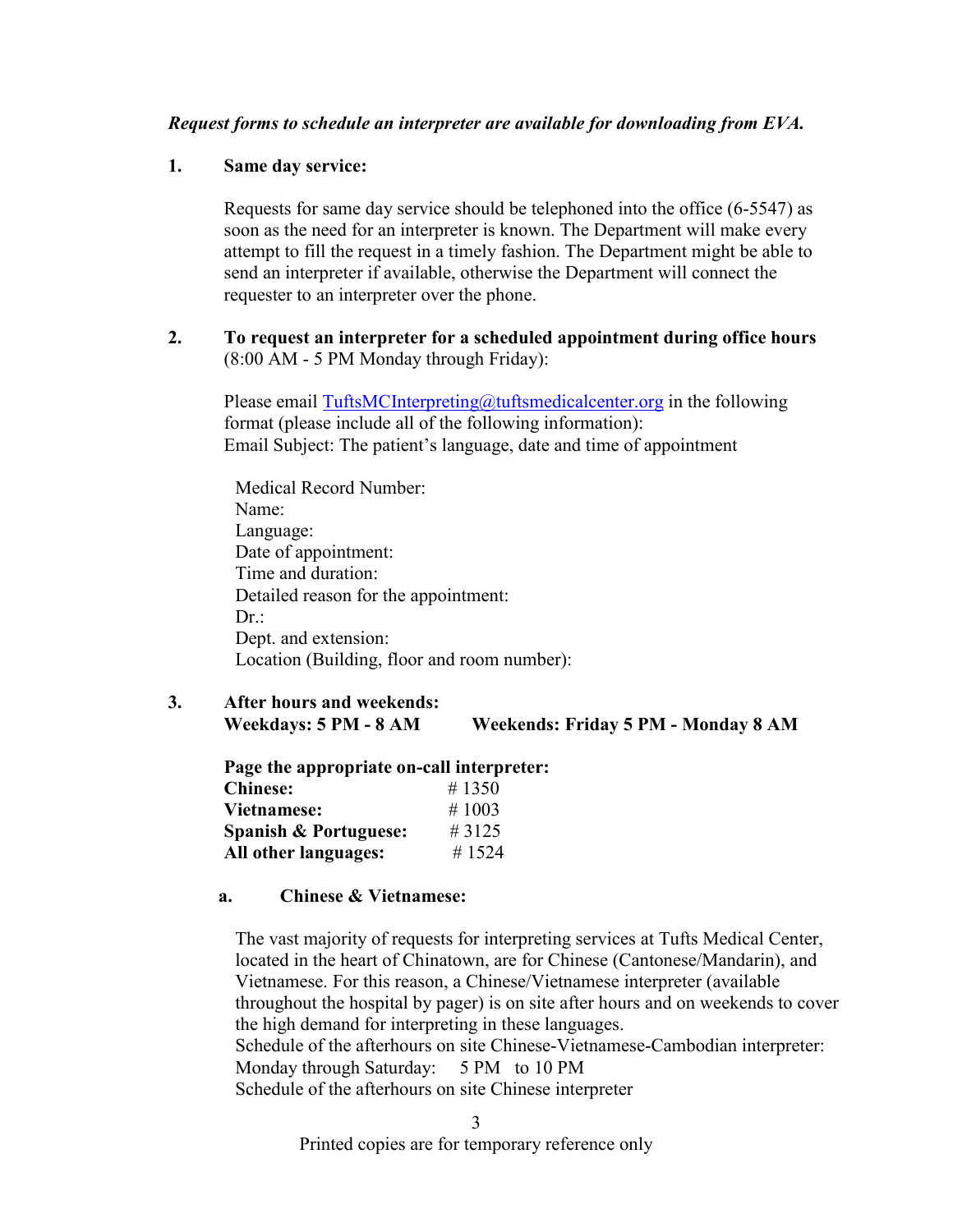| Saturday: | 10 AM to 5 PM |
|-----------|---------------|
| Sunday:   | 10 AM to 7 PM |

#### **b. Spanish:**

Spanish interpreters are also available by pager (Spanish #3125) and able to come to the hospital within a reasonable amount of time, when available.

#### **c. All other languages:**

For languages less frequently requested, Interpreter Services contacts interpreters from a list of freelance interpreters who may or may not accept a request to come into the hospital. In the event no local interpreter is available to come in, telephone or video interpreting will be used.

#### **B. Translation of Vital Documents**

Vital and routinely-used documents such as consent forms, patient education materials, advanced directives, financial & program application forms and discharge instructions should be made available in translated form for the major language groups served by the hospital. When no translation is available for a particular language, the medical provider will explain the content of the document to the patient with the assistance of an interpreter. It is not appropriate to have an interpreter orally translate a document because translating a complex document requires time, profound knowledge of the subject matter and a particular set of skills that an interpreter might not possess. The medical provider who is familiar with the content of the document should explain it in layperson's terms to the patient with the assistance of the interpreter. Translation requests are handled separately from interpretation requests. Interpreter Services reserves the right to decide if the request will be fulfilled by on-site interpreter staff or an outside translation service.

#### **C. Documentation**

According to Massachusetts law, hospitals are required to track the language of the patients they serve in the hospital's information system. The patient's language and need for interpreting services should also appear prominently in the patient's record, so that all those who see the patient can know ahead of time that a medical interpreter needs to be requested and scheduled for all appointments. The need for an interpreter and the language of the patient should also be mentioned when referring patients to other departments.

#### **1. Documentation Requirements:**

If a phone/video interpreter is utilized through a vendor, it is important to document the interpreter's ID# in the medical record.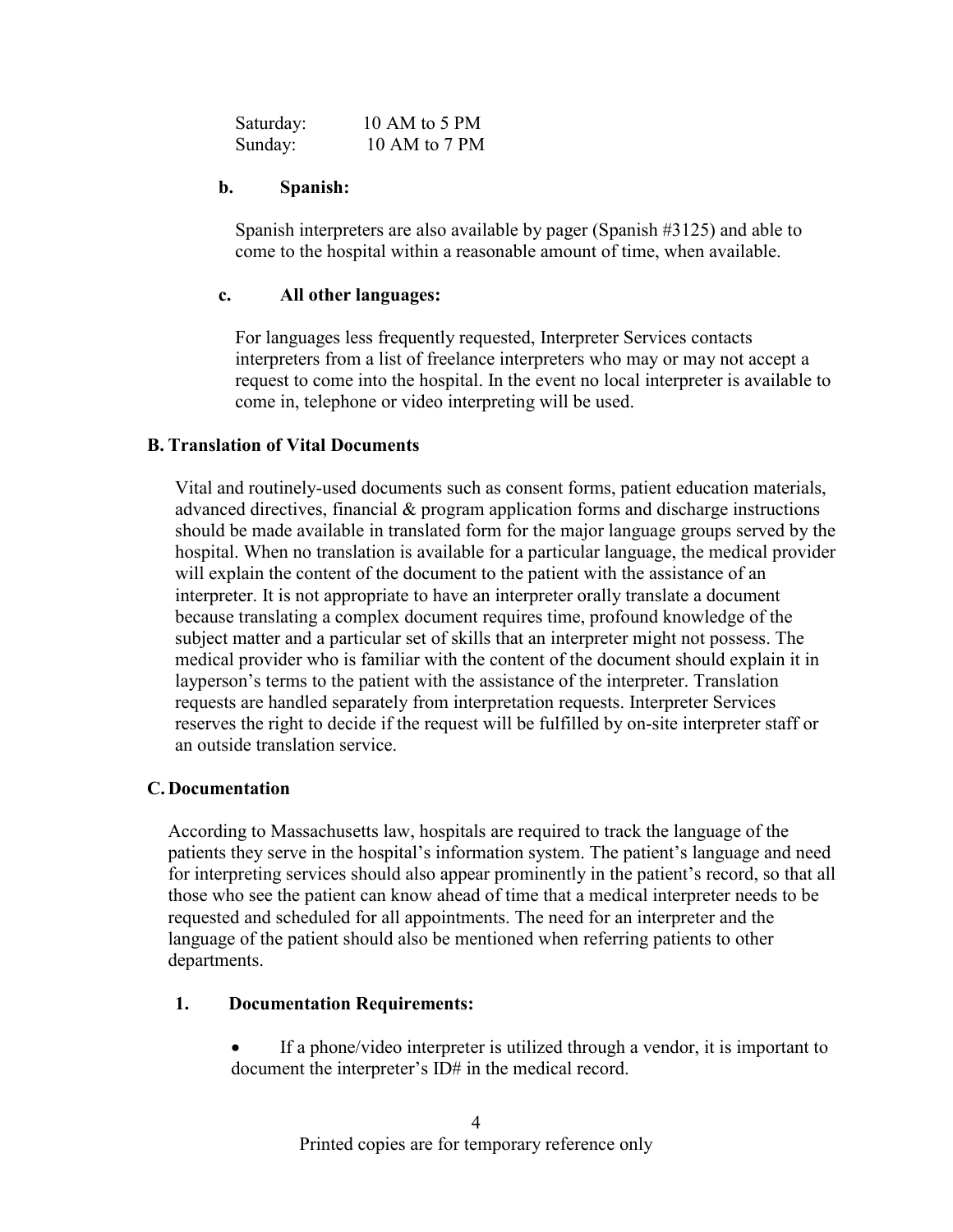If a face-to-face interpreter is used for a same-day request, please obtain their signature or use the provided stickers that provide the necessary information for documentation purposes then include in the medical record.

## **D.Mode of Interpreting**

Tufts Medical Center may provide in-person (face-to face) or remote, via telephonic or video, interpreting. All interpreting modalities may be provided by Tufts Medical Center staff interpreters or by outside partners or vendors approved by Tufts Medical Center.

## **1. Guidelines for Having an Interpreter on Site:**

Because of the high demand for our services, interpreters are booked for many appointments throughout the day and have only a certain amount of time allotted for each one. **It is therefore important that the services of the interpreter be utilized during the scheduled time, otherwise the interpreter may be required to leave for another appointment.** 

**Appointments requiring the assistance of an interpreter should be given priority when the clinic is running late**, so that the patient can have full access to the highest quality medical care possible and the appointment the interpreter is booked for next is not delayed. Interpreters are instructed to go to their next appointment if the patient has shown up one half hour after the scheduled time of the appointment. Interpreters will update their status if they have waited in the waiting room for 15 minutes after the scheduled time. The Dispatcher will decide if they will continue to wait or be sent to another assignment, depending on the operational needs at that moment.

# **2. Guidelines for Phone Interpreting**

The Interpreter Services Department has expanded its telephonic interpretation services to address the increasing volume of patients and scheduling challenges. Patients who used to have to wait a longer time to see the doctors now can see them any time when they are available with the help of an interpreter over-the– phone. The service is provided by Language Line Solutions Interpreters. Language Line Solutions is a national telephonic interpreting service provider with the capability of interpreting in more than 200 different languages. The service is available 24/7 and can be accessed via the Interpreter Services Department.

Inpatients: since inpatient units are operational 24/7 and the needs for interpreters are less predictable than outpatient clinics, the patient care units have direct access to the telephonic service. During after-hours, nurses can directly call the Language Line Solutions for language service if the on-call interpreter is not available or it is a language that Interpreter Services doesn't provide on call.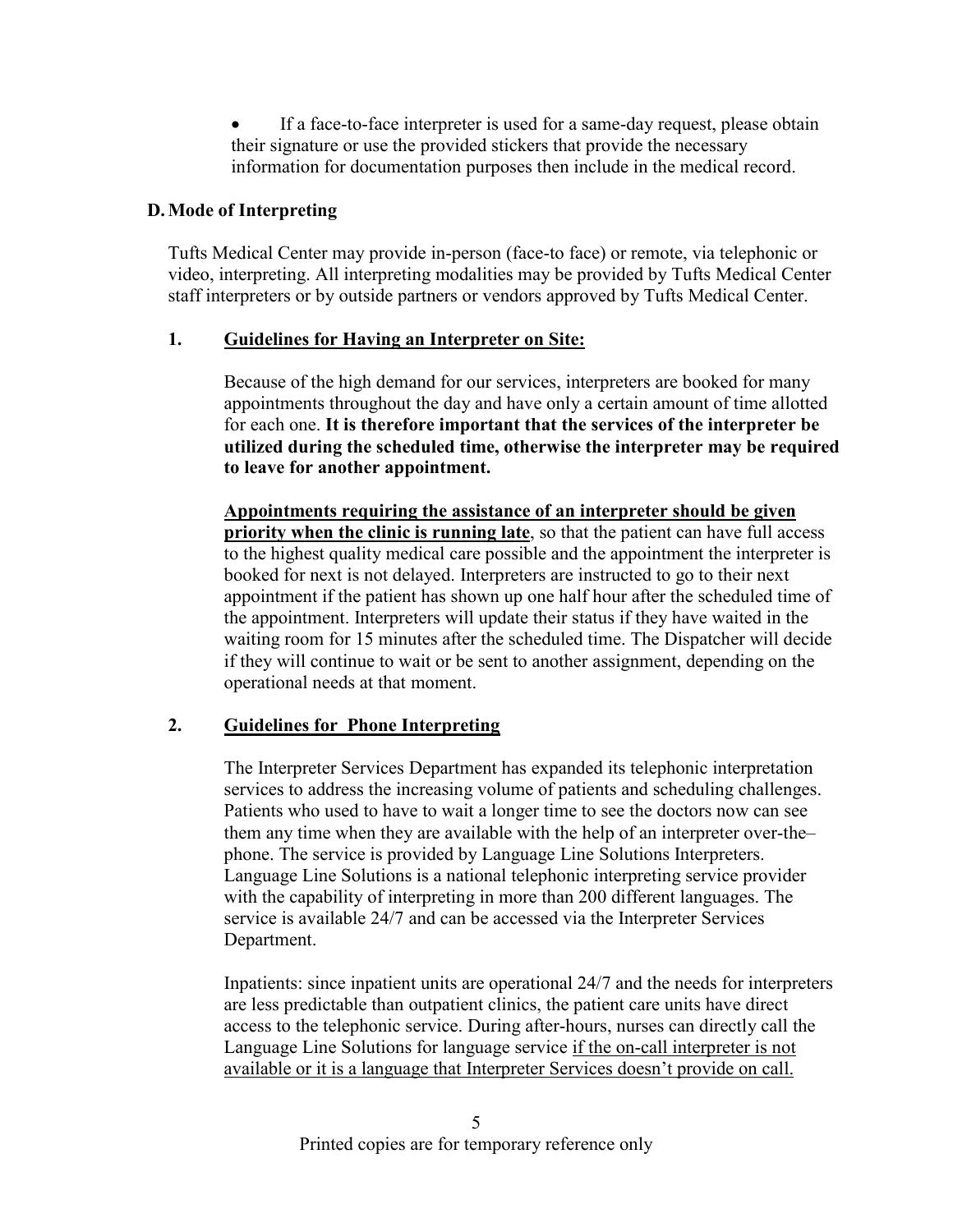Outpatients: Outpatient units mostly operate during normal business hours when Interpreter Services staff interpreters are on-site and more resources are available. Therefore, any clinic that is in need of an interpreter for the same day needs to call Interpreter Services. In this situation, Interpreter Services will triage and decide whether to send an interpreter if one is available or to connect to the language line. This will guarantee that our patients are better served and Tufts Medical Center resources are fully utilized.

#### **3. Guidelines for Video Remote Interpreting (VRI):**

Tufts Medical Center provides an on-demand 24/7 video remote interpreter (VRI) service to supplement the needs of our non-English speaking patients. This service greatly enhances the ability of the hospital to deliver immediate services at times when our staff interpreters are not immediately available. VRI provides nearly instant and effective access to interpreting services in a variety of situations, including emergencies and unplanned incidents. We provide training to employee users of the technology, accessed via the Interpreter Services homepage on the EVA system, or employees can contact Interpreter Services at 617-636-5547 to inquire about training.

#### **E. Accessing interpreters for Patients who are Deaf and Hard of Hearing**

Patients who are Deaf and Hard of Hearing have a right to communication assistance in order to ensure the highest quality medical care. Deaf patients should be offered an American Sign Language (ASL) interpreter at the time they scheduled outpatient appointments and at the point of first contact for Emergency Department visits and admissions. ASL interpreting for Deaf and Hard of Hearing patients is provided on site by our full-time staff ASL interpreter. For any needs beyond which our staff is available we first contact our per diem ASL interpreters, then, if further needs persist, we request interpreters through the Massachusetts Commission for the Deaf and Hard of Hearing (MCDHH) and Partners Interpreting. For emergency, urgent, and unscheduled requests outside the available hours of our staff ASL interpreter, the MCDHH Emergency Service Line and Partners Interpreting services are contacted. In compliance with ADA regulations the Interpreting Services Department maintains a log of all attempts to acquire a non-staff ASL interpreter when necessary.

When an interpreter is needed to provide services for a person accompanying a patient who is deaf, hard of hearing or has speech disabilities, please contact Interpreter Services. We provide qualified sign language interpreters to patients and companions whose primary means of communication is sign language, and qualified oral interpreters to patients and companions who rely primarily on lip reading as their means of communication.

Non-scheduled American Sign Language (ASL) Interpreter Requests: A "non-scheduled ASL interpreter request" means a request for an interpreter made by a patient or companion with less than two (2) hours advanced notice. For such requests, the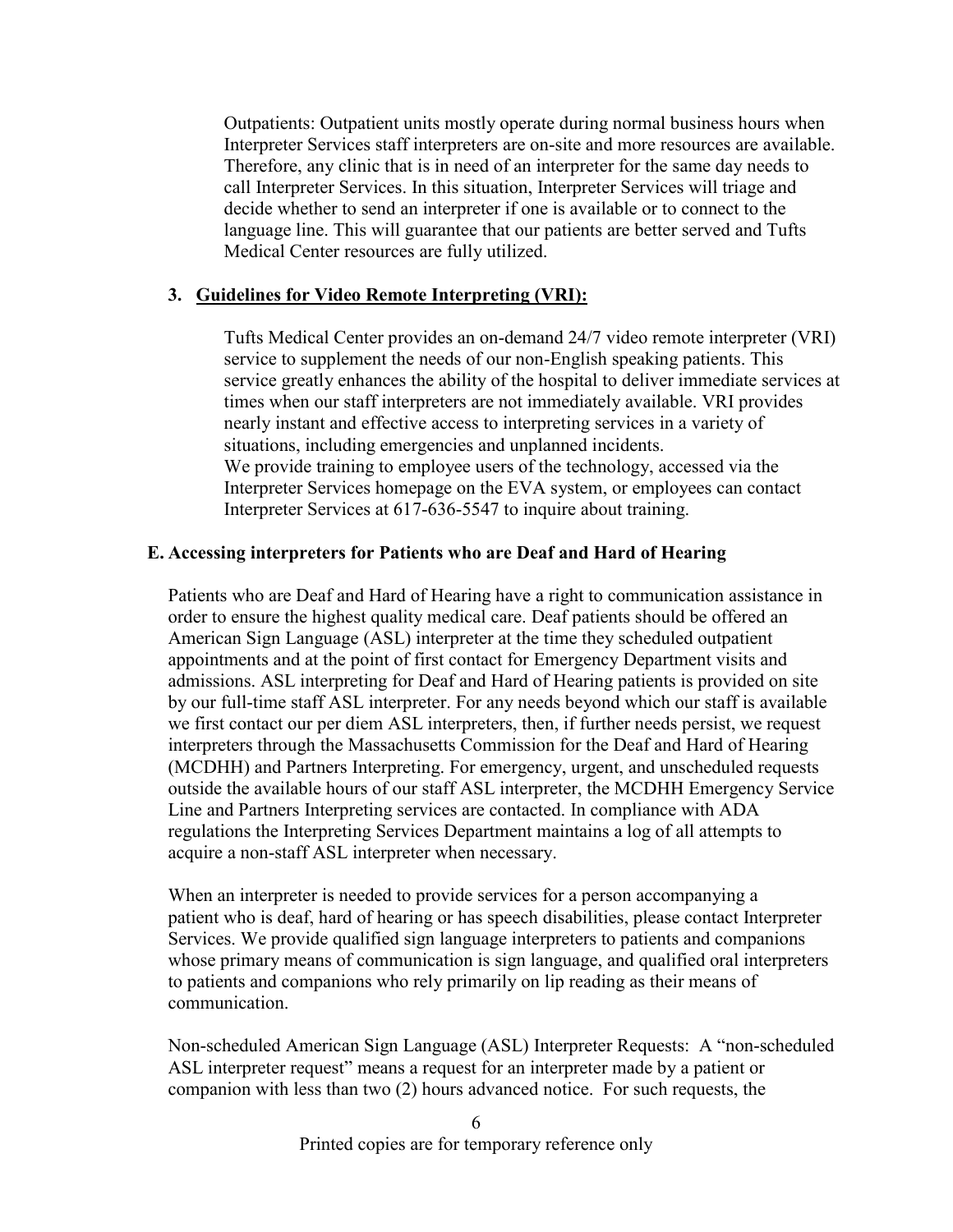clinic/unit personnel should complete a Communication Assessment Form (found in EVA). The clinic/unit must include this assessment form in the patient's medical record. We will take all reasonable steps to provide the interpreter no more than (a) two hours from the time a clinic/unit completes the assessment if a live interpreter is available, or (b) 30 minutes from the time the clinic/unit staff completes the assessment if a live interpreter is not available and one is provided through a Video Remote Interpreting service. In emergency situations a Video Remote Interpreter will be utilized while we attempt to procure a live interpreter. Deviations from this response time will be addressed within the Interpreter Services department.

## **1. VRI Services for Deaf and Hard of Hearing Patients:**

After contacting the Interpreter Services Department to request a live ASL interpreter, if it is determined that one is unavailable (or in the case of an emergency) please page 1513 (available 24/7) for the Patient Equipment Department. Patient Equipment staff will deliver a laptop/iPad with VRI capability to your unit. When you are finished using the equipment, please page 1513 to have the video interpreting equipment picked up for return. Additionally, there are iPads available for Video Remote Interpreting services through the Center for Patient Placement at 617-636-4238.

If the VRI device is not functioning properly please call the Interpreter Services Department within 30 minutes of when the VRI service started to malfunction. If our staff interpreter is still unavailable we will request an in-person interpreter from the Massachusetts Commission for Deaf and Hard-of-Hearing and Partners Interpreting to provide services if needed.

## **IV. Procedures**

The Interpreter Services Department is made up of full and part-time staff interpreters as well as per-diem and freelance interpreters. We also use Language Line Solutions and CyraCom Interpreters for Telephone interpreting services, and use Stratus/AMN Language Services for video interpreting services as a backup when no local interpreter is available. For languages regularly requested, we have staff interpreters on site available for both scheduled and emergency requests.

All on-site interpreters, be they regular staff interpreters, per-diem, freelance interpreters, hospital staff from other departments or volunteers, must, besides being proficient in English and another language, have received prior training of interpreter skills, medical terminology, and the medical interpreter Standards of Practice and Code of Ethics. If the patient, after having been offered an interpreter, declines interpreting services and states a preference to use a family member or friend to interpret, the health care provider should let the patient know that to ensure patient safety and privacy **Tufts Medical Center policy prohibits the use of family and friends as medical interpreters except in emergency situations where no credentialed interpreter is available**. In order to comply with Joint Commission requirements on provision of language services as well as

7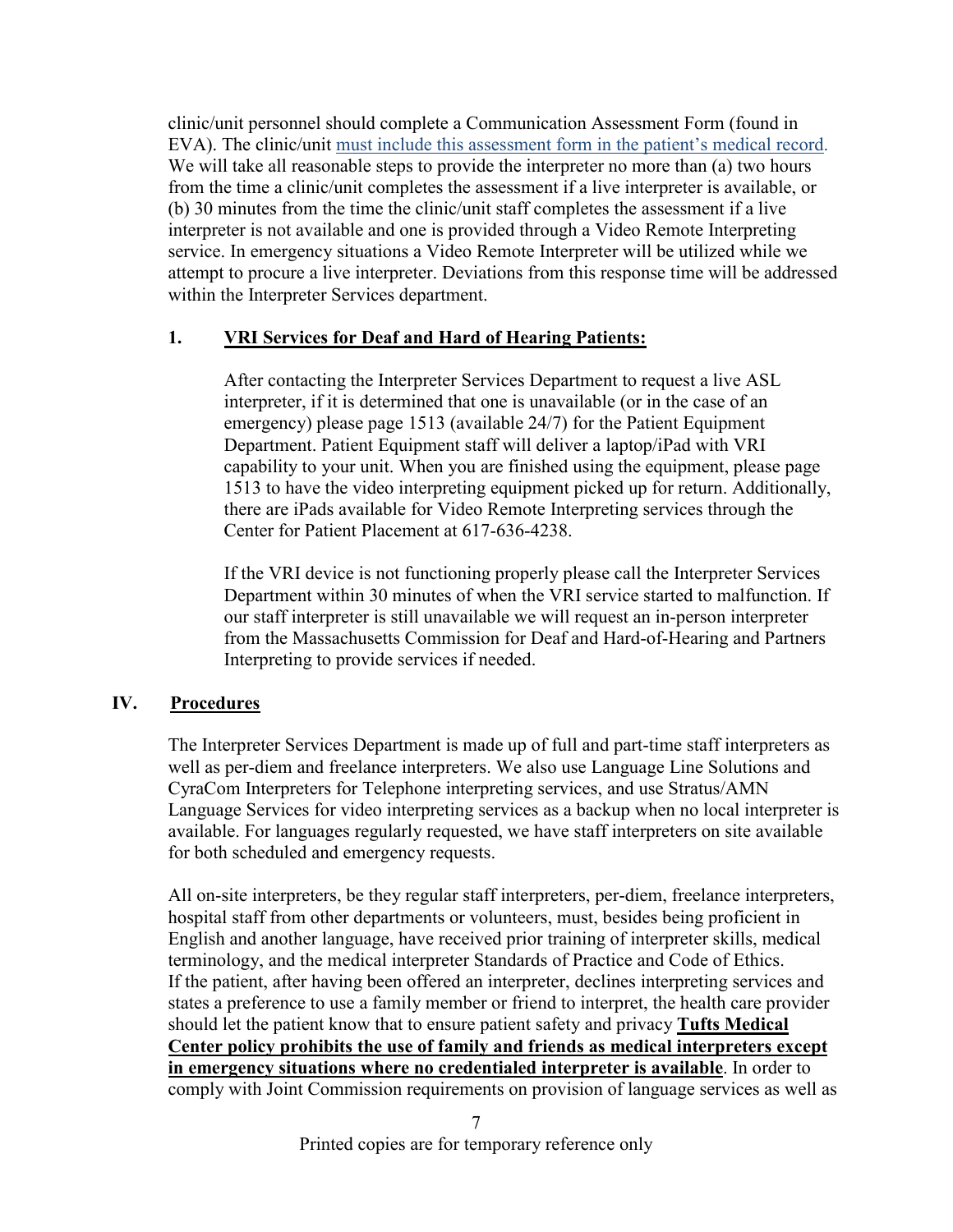state and federal mandates, only those individuals credentialed by the Tufts Medical Center should provide medical interpretation.

Bilingual providers and other clinical staff who self-report their language skills and fluency are not trained medical interpreters, they cannot serve or act as interpreters.

## **A.Telehealth appointments for virtual interpreters:**

- 1. Please use the Interpreter Telehealth Request Form (available on EVA by [clicking](https://intra.tuftsmceva.org/Interact/Pages/Content/Document.aspx?id=5987)  [here.](https://intra.tuftsmceva.org/Interact/Pages/Content/Document.aspx?id=5987) when requesting an interpreter for a telehealth visit.
	- a. Send all the telehealth request forms to Interpreter Services via email **[TuftsMCInterpreting@tuftsmedicalcenter.org](mailto:TuftsMCInterpreting@tuftsmedicalcenter.org)** (Patient's Name, MR#, Language, Date, Time, Duration, Reason for appointment, Provider, Contact Person, Ext)
- 2. Use the subject line **Telehealth ('Link for appt' OR 'Will be texted at time of appt' OR 'Conference call')**
	- a. Send platform link for appointment if applicable
	- b. For conference call, please provide clinic & patient phone numbers. Interpreter will call your clinic, then connect with the patient.
- 3. Interpreter Services will respond to confirm the appointment with interpreter's name and phone number.
	- a. If a link is supplied or conference phone number provided, the interpreter will join at the time of the appointment.
	- b. If the interpreter will be invited at the time of the appointment, they will await a text message and join when the provider texts them.
- 4. Be sure to clearly communicate the system used to complete the virtual visit (Doximity, Zoom, etc.).
- 5. For any urgent same day requests for a telemedicine interpreter appointment please call the Interpreter Services number directly at 617-636-5547. Do not email the Interpreter Services team as the request may not be seen in a timely manner.

## **B. Emergency situations:**

Clearly state that you are calling about an emergency situation for which an interpreter is needed immediately (*STAT*). An interpreter will be pulled from a booked appointment and dispatched immediately. If there is no interpreter on site for the particular language requested and one cannot come to the hospital within an acceptable time frame, then an interpreter will be accessed by telephone interpreting services through use Language Line Solutions Interpreters or by Stratus/AMN Language Services for video interpreting services.

## **C. Guidelines for providers in communicating through interpreters:**

Interpreters are essential members of the medical team, collaboration between providers and interpreters is best when providers make time for a brief private pre-conference with the interpreter prior to the interpreted encounter. This is especially important if the visit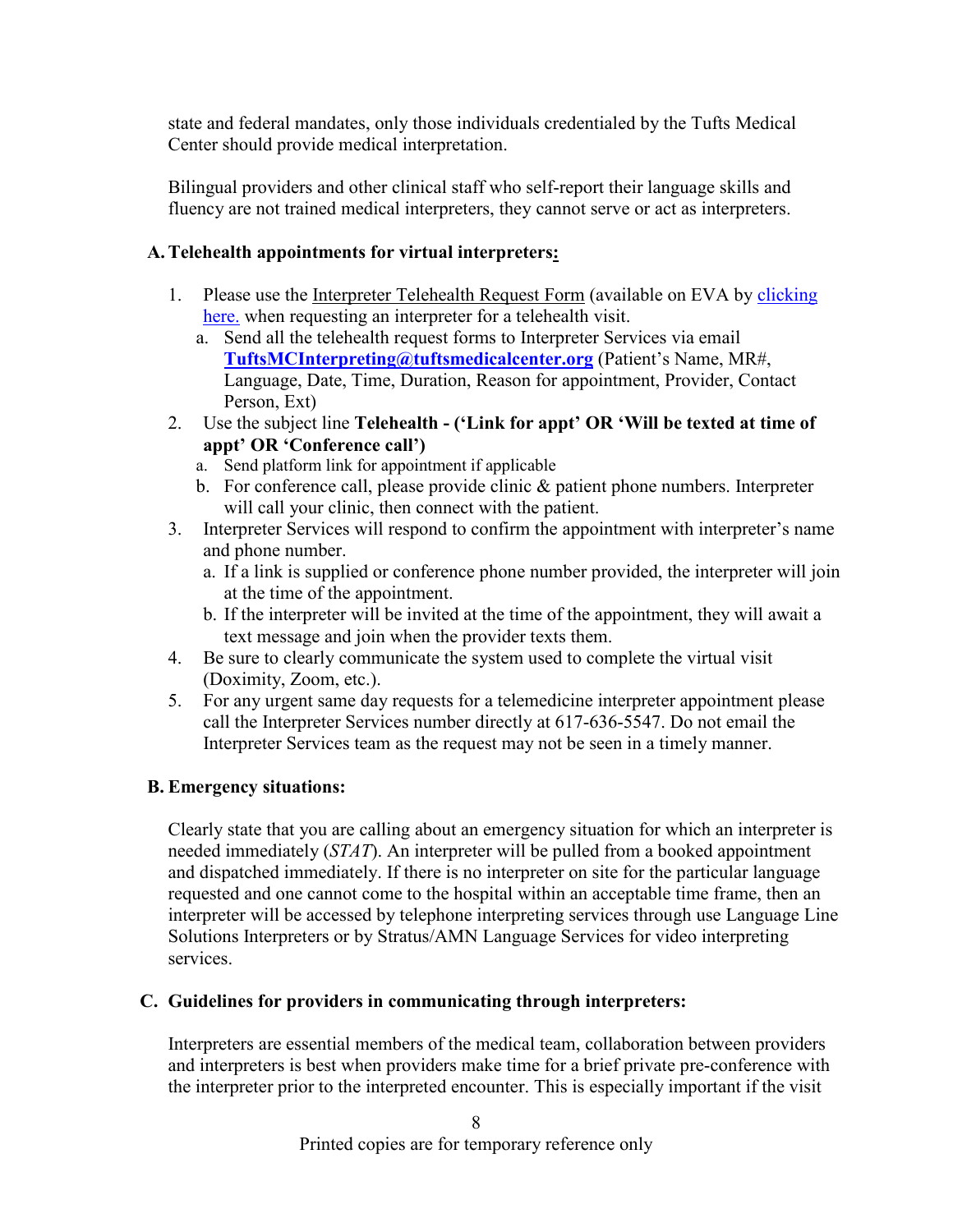will be emotionally charged, such as when giving bad news. During the visit, the interpreter's primary role is to facilitate the discussion in such a way that the provider and patient can have as direct a conversation as possible. The provider should speak directly to the patient, addressing him/her in the first person. Begin by introducing the turn taking to ensure that the interpreter has time to interpret. If the patient and interpreter are speaking together for a long time, the provider may interrupt and ask to be included.

When giving medication instructions and discharge instructions, **ensure that the interpreted message is understood by asking the patient to teach-back**. The interpreter may provide cultural clarification, either during the appointment or in a post conference. Interpreters are not allowed to remain alone with patients in exam rooms or closed-door inpatient rooms.

### **D. Grievance Procedures:**

When individuals have limited English proficiency, Interpreting Services provides the support needed for grievance procedures to affiliated clinics and satellite sites. Contact Information for both internal and external grievances:

 Address: Tufts Medical Center Interpreter Services Department 800 Washington Street, #447 Boston, MA 02111 Telephone: 617-636-5547

## **E. Cancelled or re-scheduled appointments:**

Interpreter Services (6-5547) needs to be notified immediately of any appointment change or cancellation for which an interpreter has been scheduled. Interpreter Services usually makes appointment reminder calls to non-English speaking patients a couple days before their appointments. This will facilitate efficient utilization of our limited resources. Any failure to notify the Interpreter Services of the changes will not only waste Tufts Medical Center resources, but also cause confusion on the part of the patients and therefore lead to patient dissatisfaction. There have been many situations where Interpreter Services has been unable to reach the patients or leave a message. Therefore the clinic is advised, besides notifying the Interpreter Services, to send a letter to the patients via mail, to make sure they are aware of the changes.

## **F. Written translations:**

Written translations can be requested through the Department. Any translation of hospital written materials must be approved by Interpreting Services before being made available to the general public.

To request a written translation, please send an email request to Interpreting Services at **[TuftsMCInterpreting@tuftsmedicalcenter.org](mailto:TuftsMCInterpreting@tuftsmedicalcenter.org)**. With your request, please include your name, extension, cost center number, and timeline information.

 $\overline{Q}$ 

Printed copies are for temporary reference only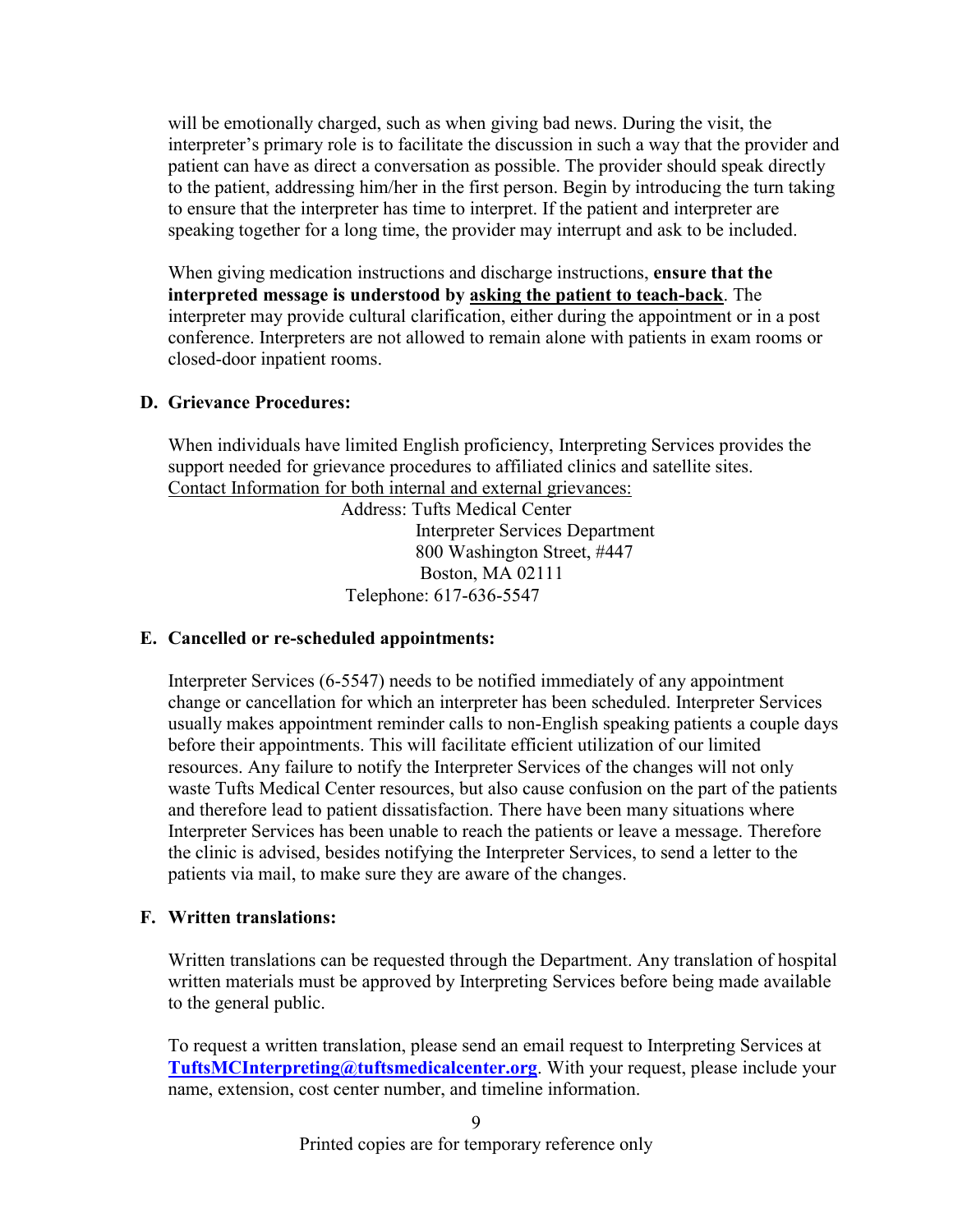### **G. Sight translations**

When no written translation is available for a particular document, the medical provider should explain the content of the document to the patient with the assistance of an interpreter. Interpreters **are advised not** to orally translate complex documents such as consent forms, medical assessments, prep sheets and patient education handouts because translating such documents requires time and familiarity with the text.

Interpreters will not sign anything unless they interpreted personally. They are responsible for what they interpreted by themselves.

Interpreters can translate handwritten individualized discharge instructions, such as a medication regimen, follow-up appointments and the like.

### **H.Ancillary Services designed to complement and enhance Provision of Interpreter Services**

1. **Hospital Brochure** available in Chinese, Spanish, Russian and Vietnamese Tufts Medical Center is a maze of corridors made up of several buildings and numerous clinics, inpatient services, and departments. The hospital has information desks and kiosks as well as maps of the facility to orient English-speaking patients through the hospital.

For non-English-speaking patients, often unfamiliar with western healthcare facilities, navigating through this system can feel like an insurmountable challenge. In order to facilitate access and orientation in the facility for these patients, Tufts Medical Center Interpreter Services has developed, in the main languages of the hospital, a brochure that contains:

- A translated map of the hospital
- A statement concerning patients' right to have an interpreter anywhere in the hospital, free of charge
- The Massachusetts Patient's Bill of Rights
- Information concerning the importance of having a primary care physician

#### **2. Patient-Staff Communication Aids**

Tufts Medical Center Interpreter Services has developed a patient-staff communication aid booklet to help patients and staff exchange very simple basic information that either does not require the presence of an interpreter or can be useful while awaiting the arrival of the interpreter. The booklets are bilingual, that is, in English and in one of 10 target languages: Arabic, Bosnian/Serbo-Croatian, Chinese, Haitian-Creole, Italian, Khmer/Cambodian, Portuguese, Russian, Spanish and Vietnamese.

The booklet is entitled *While Awaiting the Arrival of the Interpreter* to avoid any confusion on its appropriate use. It is in no way intended to replace the services of a professional interpreter, but rather to communicate simple basic needs. For example,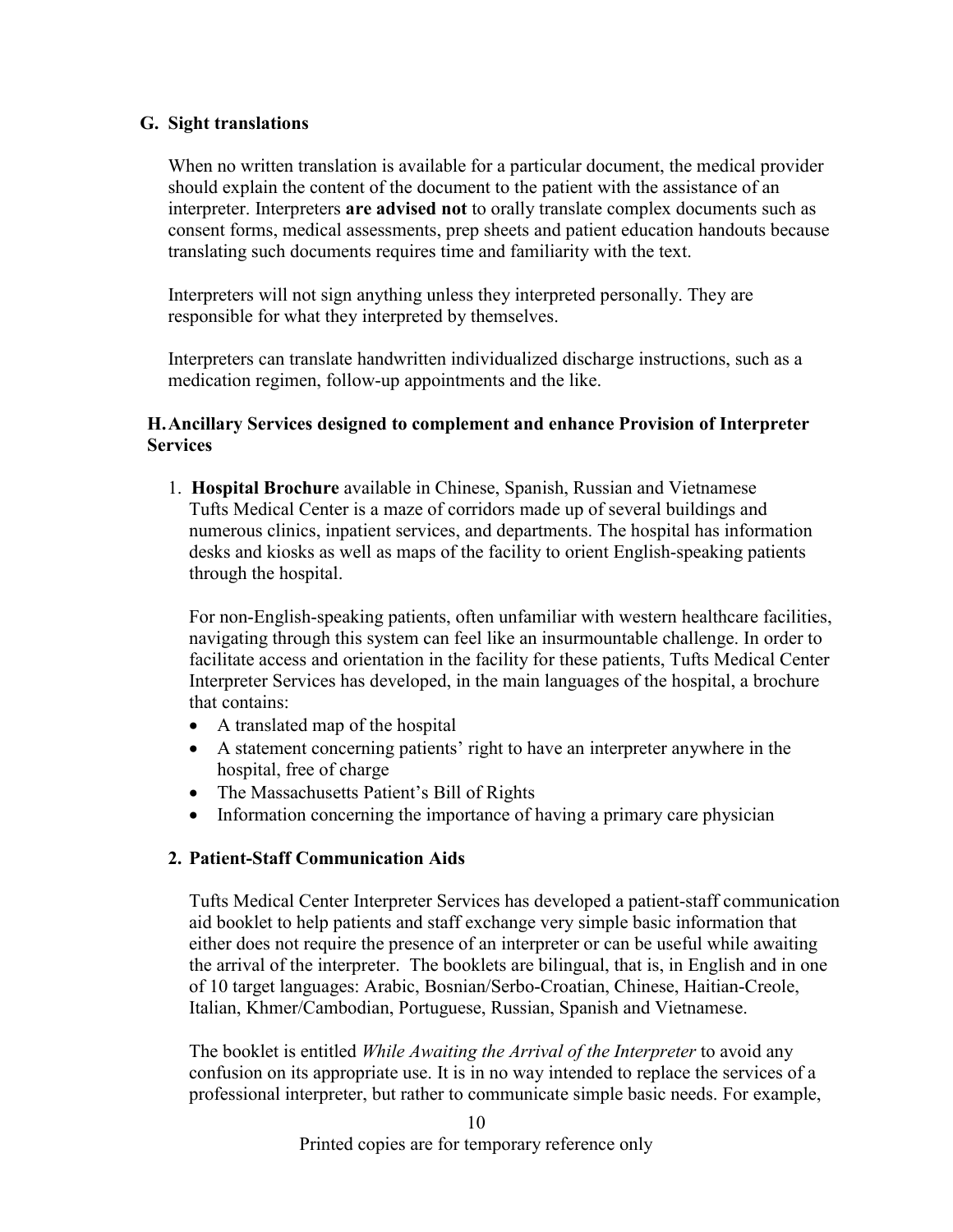in an inpatient setting it may help communicate "I need more blankets," or between an outpatient and staff while awaiting the arrival of the interpreter to ask "Where is the restroom, please?"

The booklet is divided into 4 main sections:

## **a. Inpatient Services**

**i.** For inpatients needing to communicate basic needs, for example "Please leave my tray; I will eat later."

**ii.** For inpatient staff giving routine information to inpatients, for example "I need to take your temperature."

# **b. Outpatient Services**

**i.** For outpatients making simple inquiries of clinic staff, for example "How long will I have to wait before I see the doctor?"

**ii.** For outpatient staff giving routine information to outpatients, for example "Please be seated until we call your name."

Another section of these booklets gives hospital staff detailed information on how to access an interpreter 24 hours a day.

## **3. Hospital Patient telephone access lines in the languages of the patients**

Telephone access lines in the patient's language connect patients with an interpreter who can help them schedule or cancel an appointment, request prescription refills, obtain information or help in contacting his or her providers, etc. Information about the telephone access lines is also posted in strategic places throughout the hospital.

| Chinese (Cantonese, Mandarin, Toisanese, Taiwanese, etc.) | 636-5331 |
|-----------------------------------------------------------|----------|
| Haitian Creole                                            | 636-5171 |
| Portuguese and Cape Verdean                               | 636-5618 |
| Russian                                                   | 636-1386 |
| Spanish                                                   | 636-5618 |
| Vietnamese                                                | 636-5765 |

Presently, Tufts Medical Center has the access lines in the following languages:

These access telephone lines are used for routine purposes, **NOT FOR** 

**EMERGENCY USE** because they are not attended 24 hours a day; patients can leave messages or requests on a voice mail system if the interpreter is away from his or her desk. The messages are listened to periodically during the day and the interpreter will fill the patient's request by either contacting the medical provider or clinic for things like, scheduling or canceling appointments, asking for prescription renewals or for patient questions.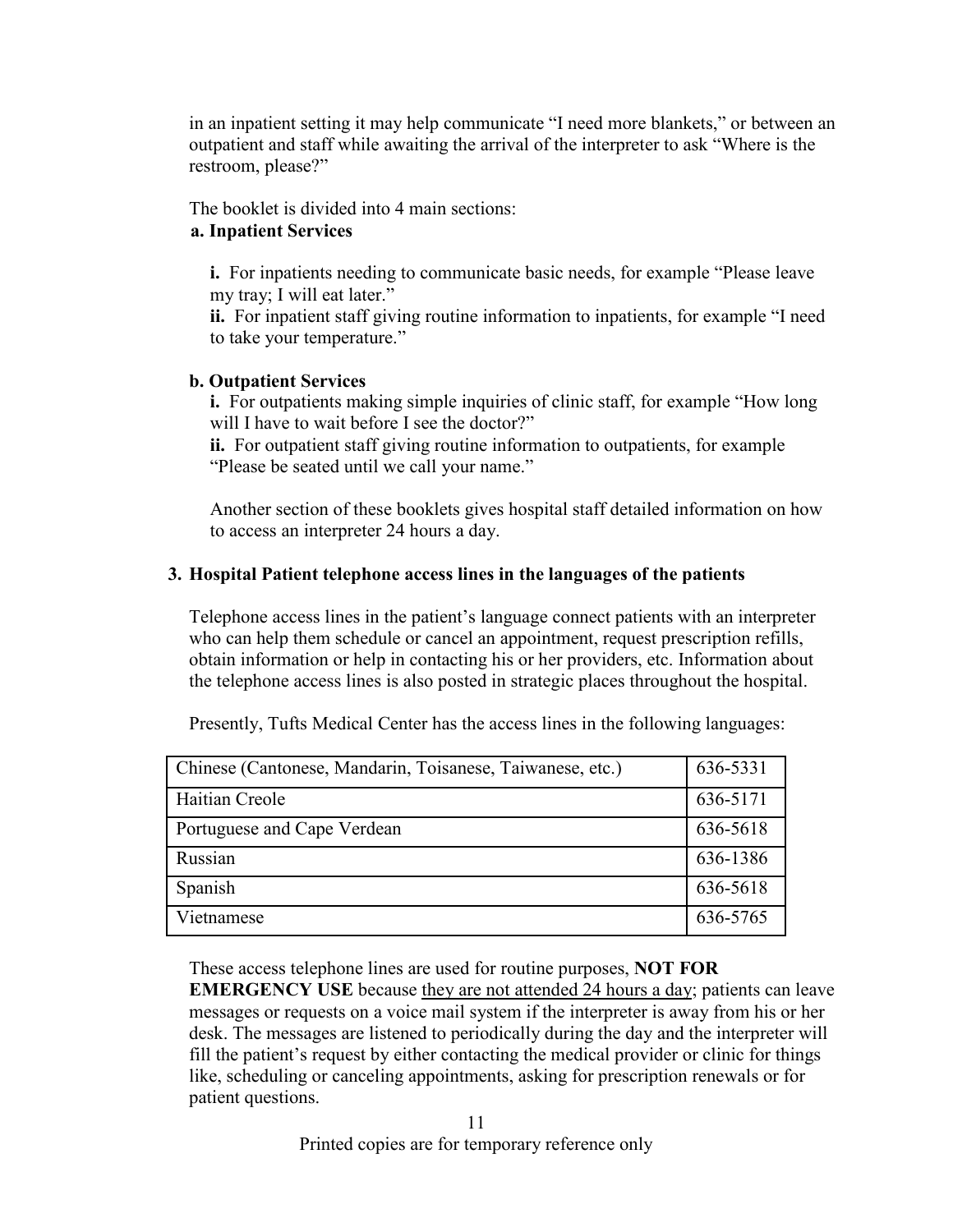## **I. Interpreter Rounding on Inpatient/Some Outpatient Floors**

## *Purpose:*

Interpreter rounding is designed to provide quick and targeted language service to inpatient and some outpatient floors during the day. Each interpreter is assigned one floor. The maximum time the interpreter can spend on the floor during their visit is 10- 15 minutes. The reason for this is interpreters are booked with scheduled appointments. Any need beyond this timeframe should be directed to Interpreter Services as a separate request.

## *How we do this:*

Interpreters pick up their daily schedules and start working at 8:30am. When they have the schedules, they will have some idea of their visit time to the floor. They will do the following before the visit:

- Call the assigned floor (need to have the phone number and the person's name to call)
- Ask if there are any needs for Chinese or Vietnamese interpreting
- Arrange with the floor on the visit time
- During the visit, they will need the following information:
- Patient's name
- Patient's medical record number

**Note:** When the interpreter completes interpreting, please help the interpreter to document the visit in the chart: the interpreter will put an interpreter sticker in the record and document the language, interpreter name, signature and the date/time.

## *Things to avoid:*

The visit would be more productive and efficient if we could avoid the following:

- Interpreters waiting for the appointment to begin
- Providers not meeting with the patient while the interpreter is on the floor
- Keeping the interpreter longer than the timeframe allotted
- Changing the visit time unilaterally

# **VI. Medical Interpreter Code of Ethics**

## **Governing Principle**:

An interpreter will use all available knowledge, skills, and techniques to provide an accurate and understandable interpretation of all communication between the provider of medical services, the patient, and other individuals involved in the care and treatment of the patient.